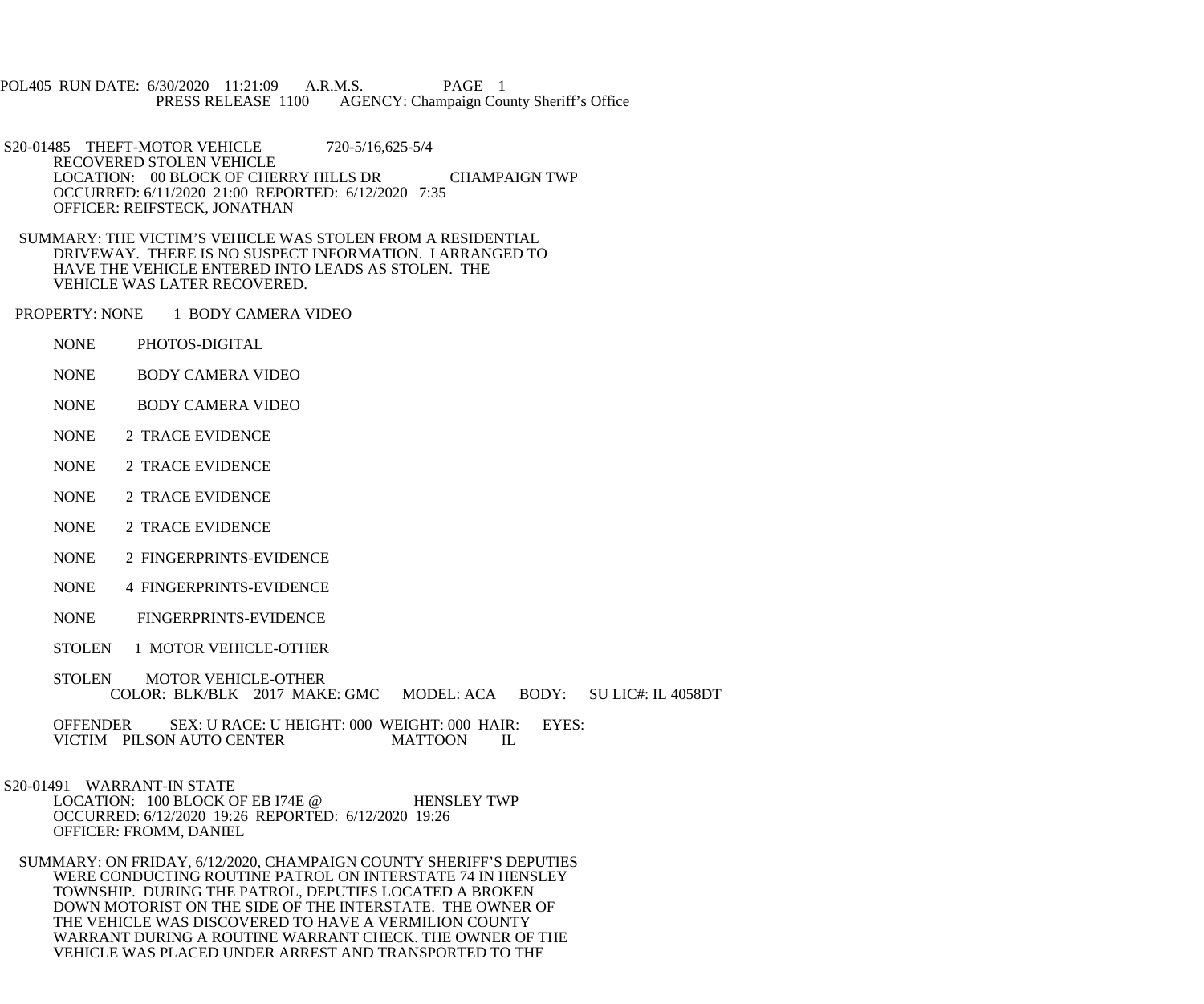POL405 RUN DATE: 6/30/2020 11:21:09 A.R.M.S. PAGE 2<br>PRESS RELEASE 1100 AGENCY: Champaign Cou AGENCY: Champaign County Sheriff's Office CHAMPAIGN COUNTY SHERIFF'S SATELLITE JAIL.

PROPERTY: NONE BODY CAMERA VIDEO

PEOPLE: VICTIM SOCIETY-WARRANTS/RECOVERED PROPERTY

ARRESTS: MOTT MICHAEL AGE: 52 SEX: M 2812 LINN ST PEORIA IL<br>CHARGE: WARRANT-IN STATE WARRANT WARRANT-IN STATE CHARGE: WARRANT-IN STATE WARRANT WARRANT-IN STATE<br>AT: 177 EB 174E BY: FROMM. DANIEL BY: FROMM, DANIEL

- S20-01495 DECEPTIVE PRACTICES 720-5/17-1 LOCATION: 2600 BLOCK OF CHERRY HILLS DR CHAMPAIGN TWP OCCURRED: 6/11/2020 12:00 REPORTED: 6/13/2020 11:25 OFFICER: REIFSTECK, BRANDON
- SUMMARY: VICTIM CASHED A COUNTERFEIT CHECK AND SENT MONEY TO THE SUSPECT.

 OFFENDER SEX: U RACE: U HEIGHT: 000 WEIGHT: 000 HAIR: EYES: VICTIM AGE: 35 SEX: M CHAMPAIGN IL<br>VICTIM AGE: 63 SEX: M CHAMPAIGN IL VICTIM AGE: 63 SEX: M CHAMPAIGN

S20-01497 WARRANT-IN STATE<br>LOCATION: COMA COMANCHE DR / ROLAND DR OCCURRED: 6/13/2020 15:34 REPORTED: 6/13/2020 15:35 OFFICER: FROMM, DANIEL

- SUMMARY: ON SATURDAY, 6/13/2020, CHAMPAIGN COUNTY SHERIFF'S DEPUTIES WERE CONDUCTING A ROUTINE PATROL OF CHAMPAIGN TOWNSHIP WHEN A VEHICLE WAS LOCATED WITH THE REGISTERED OWNER HAVING AN ACTIVE WARRANT. THE OWNER OF THE VEHICLE WAS ARRESTED AND TRANSPORTED TO THE CHAMPAIGN COUNTY SATELLITE JAIL FOR THE WARRANT.
- PROPERTY: NONE BODY CAMERA VIDEO
- PEOPLE: VICTIM SOCIETY-WARRANTS/RECOVERED PROPERTY OFFENDER AGE: 37 SEX: M

ARRESTS: SUGARS ANDREW MICHAEL AGE: 37 SEX: M 112 KENWOOD APT 395 CHAMPAIGN IL CHARGE: WARRANT WARRANT WARRANT-IN STATE WARRANT WARRANT-IN STATE AT: ROLAND DR/AZTEC DR BY: FROMM, DANIEL

S20-01503 DISORDERLY CONDUCT-ALL OTHER 720-5/26-1<br>LOCATION: 2700 BLOCK OF RT 45 RANTOUL TWP LOCATION: 2700 BLOCK OF RT 45 OCCURRED: 6/14/2020 15:29 REPORTED: 6/14/2020 15:29 OFFICER: FERRIMAN, RICHARD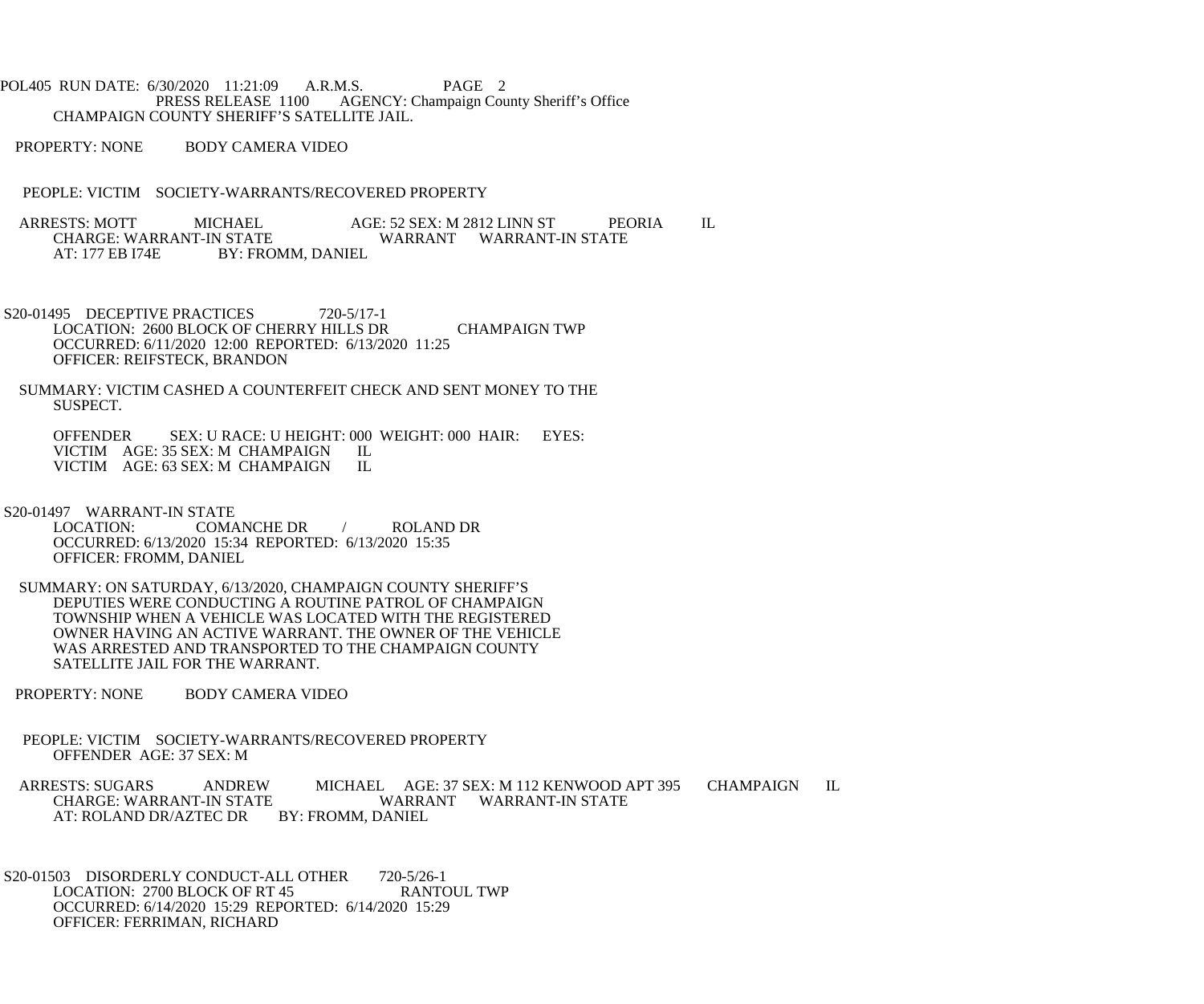POL405 RUN DATE: 6/30/2020 11:21:09 A.R.M.S. PAGE 3<br>PRESS RELEASE 1100 AGENCY: Champaign Cou AGENCY: Champaign County Sheriff's Office

- SUMMARY: RP CALLED TO REPORT TWO TENANTS HAVING ISSUES WITH EACH OTHER. RP ADVISED THERE WAS A DOG BITE REPORT INVOLVED WITH BOTH TENANTS. RP STATED ONE TENANT IS NOW SAYING THE OTHER TENANT IS THREATING TO FIGHT HER. BOTH TENANTS WERE ADVISED TO HAVE NO CONTACT AND HOW TO OBTAIN ORDERS OF PROTECTIONS.
- PROPERTY: NONE 1 BODY CAMERA VIDEO
- PEOPLE: VICTIM SOCIETY OFFENDER AGE: 50 SEX: F VICTIM AGE: 57 SEX: F RANTOUL IL
- S20-01505 BATTERY-DOMESTIC 720-5/12-3.2<br>INTERFER W/REPORT DOM VIOLENCE 720-5/12-3.5 INTERFER W/REPORT DOM VIOLENCE 720-5/12-3.5<br>LOCATION: 1200 BLOCK OF BRAD DR URBANA TWP LOCATION: 1200 BLOCK OF BRAD DR OCCURRED: 6/14/2020 22:00 REPORTED: 6/14/2020 22:01 OFFICER: FROMM, DANIEL
- SUMMARY: ON SUNDAY, 6/14/20, CHAMPAIGN COUNTY SHERIFF'S DEPUTIES RESPONDED TO URBANA TOWNSHIP FOR A REPORT OF A DOMESTIC BATTERY IN PROGRESS. DEPUTIES ARRIVED AND ARRESTED THE OFFENDING PARTY. THE INDIVIDUAL WAS TRANSPORTED TO THE CHAMPAIGN COUNTY SATELLITE JAIL.
- PROPERTY: NONE BODY CAMERA VIDEO

 PEOPLE: VICTIM SOCIETY OFFENDER AGE: 46 SEX: M VICTIM AGE: 77 SEX: M URBANA IL

- ARRESTS: CLANCY BRANDON EDWARD AGE: 46 SEX: M 1210 BRAD DR URBANA IL<br>CHARGE: BATTERY-DOMESTIC 720-5/12-3.2 BATTERY-DOMESTIC C 720-5/12-3.2 BATTERY-DOMESTIC<br>BY: FROMM. DANIEL AT: 1210 BRAD DR URBANA
- S20-01512 BURGLARY FROM MOTOR VEHICLE 720-5/19-1<br>LOCATION: 800 BLOCK OF OKAW SOUTH MAHOMET TWP LOCATION: 800 BLOCK OF OKAW SOUTH OCCURRED: 6/14/2020 20:00 REPORTED: 6/15/2020 12:53 OFFICER: HALLETT, SHAWN
- SUMMARY: RESPONDED TO A BMV ATTEMPT AT 810 OKAW SOUTH #B, MAHOMET. THERE WAS NO ENTRY GAINED BUT DAMAGE WAS DONE TO THE DRIVER'S SIDE DOOR FROM BEING PRIED ON. THERE IS NO SUSPECT INFORMATION.
- PROPERTY: NONE 1 BODY CAMERA VIDEO
	- NONE 1 PHOTOS-DIGITAL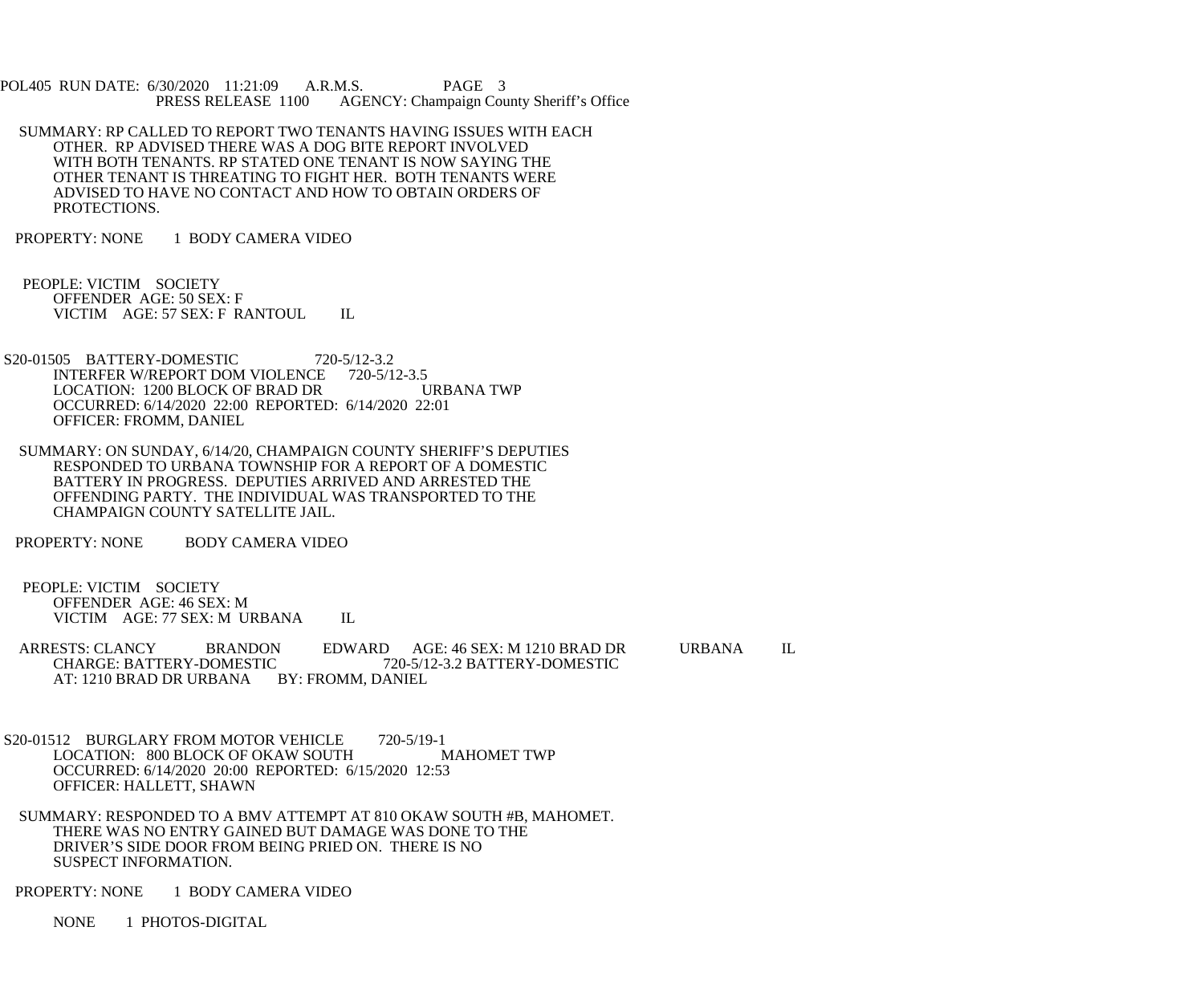POL405 RUN DATE: 6/30/2020 11:21:09 A.R.M.S. PAGE 4 PRESS RELEASE 1100 AGENCY: Champaign County Sheriff's Office DAMAGED MOTOR VEHICLE-TRUCK<br>COLOR: WHI/ 2017 MAKE: CH 2017 MAKE: CHEV MODEL: SLV BODY: PK LIC#: MI CE84645

 OFFENDER SEX: U RACE: U HEIGHT: 000 WEIGHT: 000 HAIR: EYES: VICTIM STONE WELL SERVICES SAGINAW MI

- S20-01515 DECEPTIVE PRACTICES 720-5/17-1 CONSPIRE<br>LOCATION: 100 BLOCK OF 1400E CRITTENDEN TWP LOCATION: 100 BLOCK OF 1400E OCCURRED: 6/07/2020 12:00 REPORTED: 6/15/2020 16:29 OFFICER: WELDON, MATTHEW
- SUMMARY: DISPATCHED TO A CRITTENDEN TOWNSHIP ADDRESS IN REFERENCE TO A DECEPTIVE PRACTICE REPORT. THE VICTIM'S EMPLOYER RECEIVED A LETTER FROM THE ILLINOIS DEPARTMENT OF EMPLOYMENT SECURITY ABOUT GAINING UNEMPLOYMENT BENEFITS. THE VICTIM IS STILL EMPLOYED AND BELIEVES AN UNKNOWN PERSON USED HIS PERSONAL INFORMATION TO ATTEMPT TO FILE FOR UNEMPLOYMENT BENEFITS.
- PROPERTY: NONE 1 PHOTOS-DIGITAL
	- OFFENDER SEX: U RACE: U HEIGHT: 000 WEIGHT: 000 HAIR: EYES: VICTIM AGE: 58 SEX: M PESOTUM IL
- S20-01517 RECKLESS DRIVING<br>LOCATION: 2275E / HOMER LAKE RD / HOMER LAKE RD OCCURRED: 6/15/2020 20:10 REPORTED: 6/15/2020 20:10 OFFICER: WELDON, MATTHEW
- SUMMARY: TRAFFIC STOP INITIATED PURSUANT TO AN IVC VIOLATION. THE DRIVER OF THE VEHICLE WAS ISSUED A CITATION FOR RECKLESS DRIVING.
- PROPERTY: NONE 1 BODY CAMERA VIDEO

 PEOPLE: VICTIM SOCIETY OFFENDER AGE: 21 SEX: M

- S20-01523 FRAUD-DECEPTION 720-5/17-6 THRU 47 LOCATION: 1000 BLOCK OF CASCADE DR SAVOY OCCURRED: 6/09/2020 12:00 REPORTED: 6/16/2020 15:21 OFFICER: MAIDENS, MARK
- SUMMARY: ON TUESDAY AFTERNOON, JUNE 16, 2020 A DEPUTY FROM THE CHAMPAIGN COUNTY SHERIFF'S OFFICE RESPONDED, VIA TELEPHONE, TO A RESIDENTIAL ADDRESS IN THE VILLAGE OF SAVOY REGARDING UNEMPLOYMENT BENEFITS FRAUDULENTLY FILED IN THE REPORTING PARTY'S NAME. NO ARREST HAS BEEN MADE.

 OFFENDER SEX: U RACE: U HEIGHT: 000 WEIGHT: 000 HAIR: EYES: VICTIM ILLINOIS DEPARTMENT OF EMPLOYMENT SECURITY SPRINGFIELD IL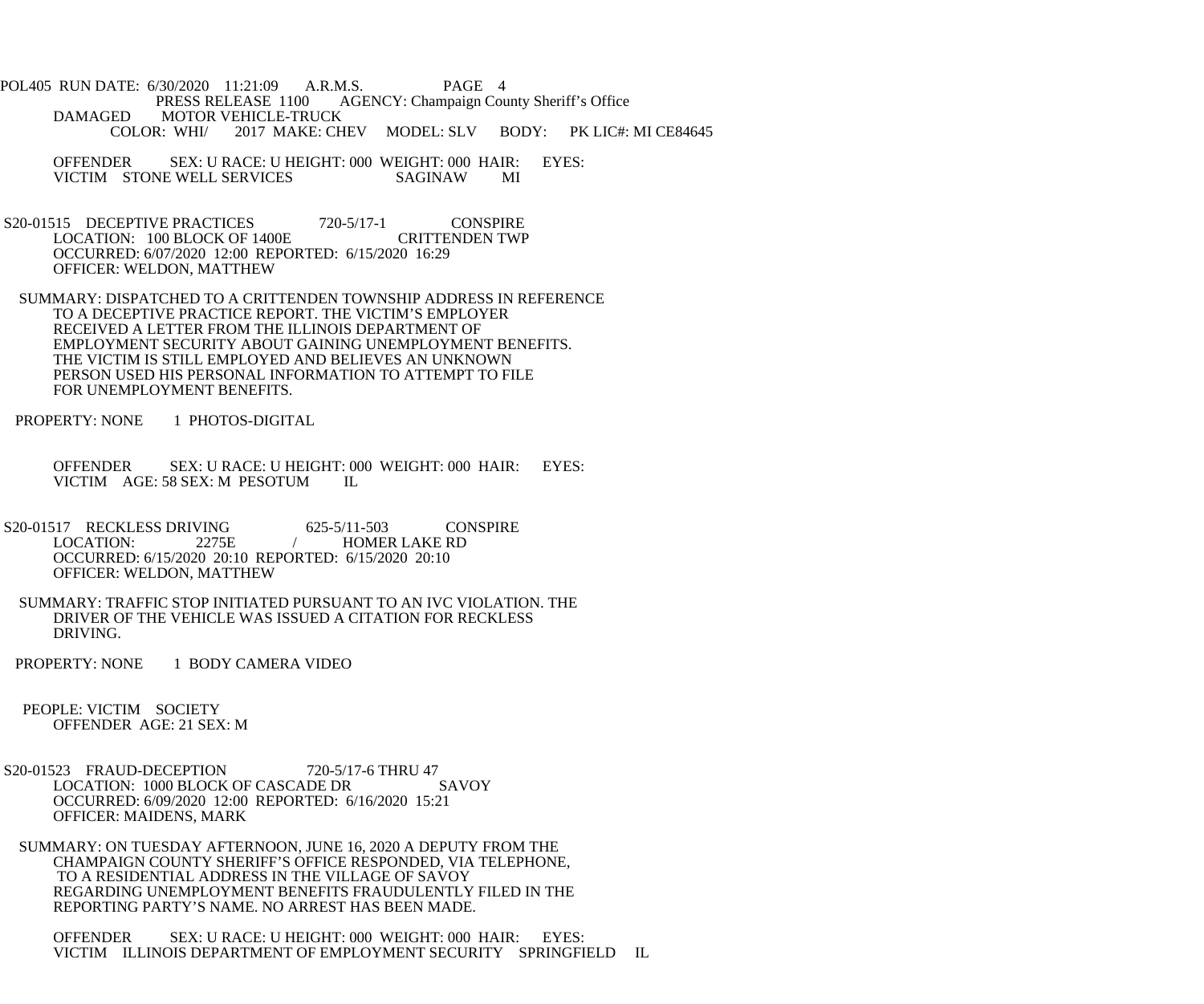POL405 RUN DATE: 6/30/2020 11:21:09 A.R.M.S. PAGE 5<br>PRESS RELEASE 1100 AGENCY: Champaign Cou AGENCY: Champaign County Sheriff's Office IL VICTIM AGE: 50 SEX: M SAVOY

- S20-01524 CRIMINAL DAMAGE TO PROPERTY 720-5/21-1<br>LOCATION: 200 BLOCK OF N MAIN ST ST JOSEPH LOCATION: 200 BLOCK OF N MAIN ST OCCURRED: 6/12/2020 16:00 REPORTED: 6/16/2020 15:33 OFFICER: DEROUCHIE, ROBERT
- SUMMARY: I WAS DISPATCHED TO A CRIMINAL DAMAGE REPORT IN THE VILLAGE OF ST. JOSEPH. THE VICTIM REPORTED THE PASSENGER SIDE OF HIS VEHICLE HAD BEEN "KEYED" OVER THE WEEKEND. THERE IS NO SUSPECT INFORMATION.
- PROPERTY: NONE 1 BODY CAMERA VIDEO
	- DAMAGED 1 MOTOR VEHICLE-TRUCK
	- NONE 1 PHOTOGRAPHS
	- OFFENDER SEX: U RACE: U HEIGHT: 000 WEIGHT: 000 HAIR: EYES: VICTIM AGE: 48 SEX: M ST JOSEPH IL
- S20-01525 CRIMINAL DAMAGE TO PROPERTY 720-5/21-1 CONSPIRE<br>LOCATION: 200 BLOCK OF W FRONT ST SEYMOUR LOCATION: 200 BLOCK OF W FRONT ST OCCURRED: 6/16/2020 0:00 REPORTED: 6/16/2020 15:47 OFFICER: WELDON, MATTHEW
	- SUMMARY: DISPATCHED TO A SEYMOUR ADDRESS IN REFERENCE TO A CRIMINAL DAMAGE TO PROPERTY REPORT. THE VICTIM SAID THEIR SWIMMING POOL WAS INTENTIONALLY DAMAGED. THERE ARE NO KNOWN SUSPECTS AT THIS TIME.
- PROPERTY: NONE 1 BODY CAMERA VIDEO
	- NONE 6 PHOTOS-DIGITAL
	- DAMAGED 1 BUILDING-HOUSE EXTERIOR
	- OFFENDER SEX: U RACE: U HEIGHT: 000 WEIGHT: 000 HAIR: EYES:<br>VICTIM AGE: 50 SEX: F SEYMOUR IL VICTIM AGE: 50 SEX: F SEYMOUR
- S20-01530 ILLEGAL DUMPING 720-5/47-10,15<br>LOCATION: WWINDSOR RD / BARKER W WINDSOR RD  $\frac{1}{2}$  OCCURRED: 6/16/2020 20:20 REPORTED: 6/16/2020 20:25 OFFICER: KEYES, CHELSEY
- SUMMARY: DEPUTY WAS DISPATCHED TO INVESTIGATE ILLEGAL DUMPING. AFTER SPEAKING WITH THE VICTIM AND COMPLETING AN INVESTIGATION A SUSPECT WAS IDENTIFIED AND CITED.
- PROPERTY: NONE BODY CAMERA VIDEO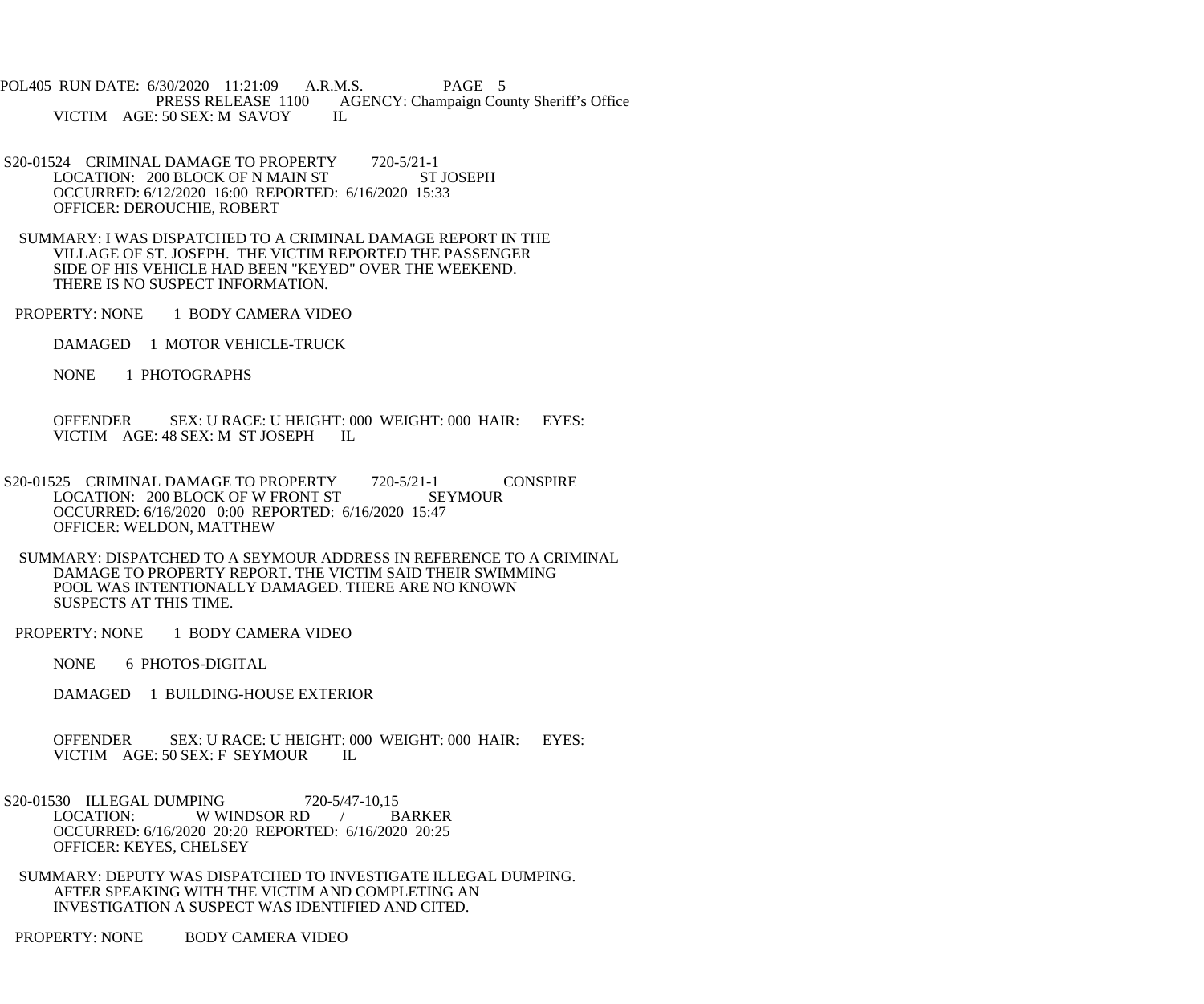POL405 RUN DATE: 6/30/2020 11:21:09 A.R.M.S. PAGE 6<br>PRESS RELEASE 1100 AGENCY: Champaign Cou AGENCY: Champaign County Sheriff's Office

PEOPLE: VICTIM AGE: 59 SEX: M CHAMPAIGN IL

ARRESTS: BASSETT THOMAS A AGE: 31 SEX: M 1701 SAND CHERRY CT CHAMPAIGN IL CHARGE: ILLEGAL DUMPING 720-5/47-10, ILLEGAL DUMPING G 720-5/47-10, ILLEGAL DUMPING<br>BY: KEYES, CHELSEY AT: 82 E UNIVERSITY CH

 S20-01535 ASSIST FIRE DEPT LOCATION: 300 BLOCK OF N WEST ST HOMER OCCURRED: 6/17/2020 2:00 REPORTED: 6/17/2020 2:41 OFFICER: BOLT, GAGE

 SUMMARY: ON 6/17/20 AT APPROXIMATELY 0242 HOURS DEPUTIES RESPONDED TO THE REPORT OF A RESIDENTIAL FIRE IN THE AREA OF THE VILLAGE OF HOMER. DEPUTIES AND FIREFIGHTERS DISCOVERED NO INDICATORS OF ARSON AND MABAS FIRE INVESTIGATION UNIT WAS NOTIFIED BY THE FIRE DEPARTMENT TO CONDUCT AN INVESTIGATION.

PROPERTY: NONE 2 BODY CAMERA VIDEO

NONE 13 PHOTOS-DIGITAL

PEOPLE: VICTIM AGE: 58 SEX: M HOMER IL<br>OFFENDER SEX: U RACE: U HEIGHT: 000 V SEX: U RACE: U HEIGHT: 000 WEIGHT: 000 HAIR: EYES:

 S20-01539 FORGERY 720-5/17-3 LOST DRIVERS LICENSE/PLATE LOCATION: 300 BLOCK OF DODSON DR URBANA TWP OCCURRED: 6/06/2020 0:00 REPORTED: 6/17/2020 14:01 OFFICER: BRIGGS, TAYLOR

 SUMMARY: DEPUTIES WERE DISPATCHED TO CCSO FOR A REPORT OF DECEPTIVE PRACTICE. FURTHER INVESTIGATION REVEALED THAT A FORGERY HAD TAKEN PLACE, RESULTING IN THE WRONGFUL RE-TITLE OF A MOTOR VEHICLE.

PROPERTY: NONE BODY CAMERA VIDEO

 OFFENDER AGE: 23 SEX: F VICTIM AGE: 23 SEX: F URBANA IL

S20-01572 THEFT-RETAIL 720-5/16-25<br>LOCATION: DUNLAP AV S DUNLAP AV S / JONES DR OCCURRED: 6/19/2020 18:50 REPORTED: 6/20/2020 13:31 OFFICER: MAIDENS, MARK

SUMMARY: ON SATURDAY AFTERNOON, JUNE 20, 2020 A DEPUTY FROM THE